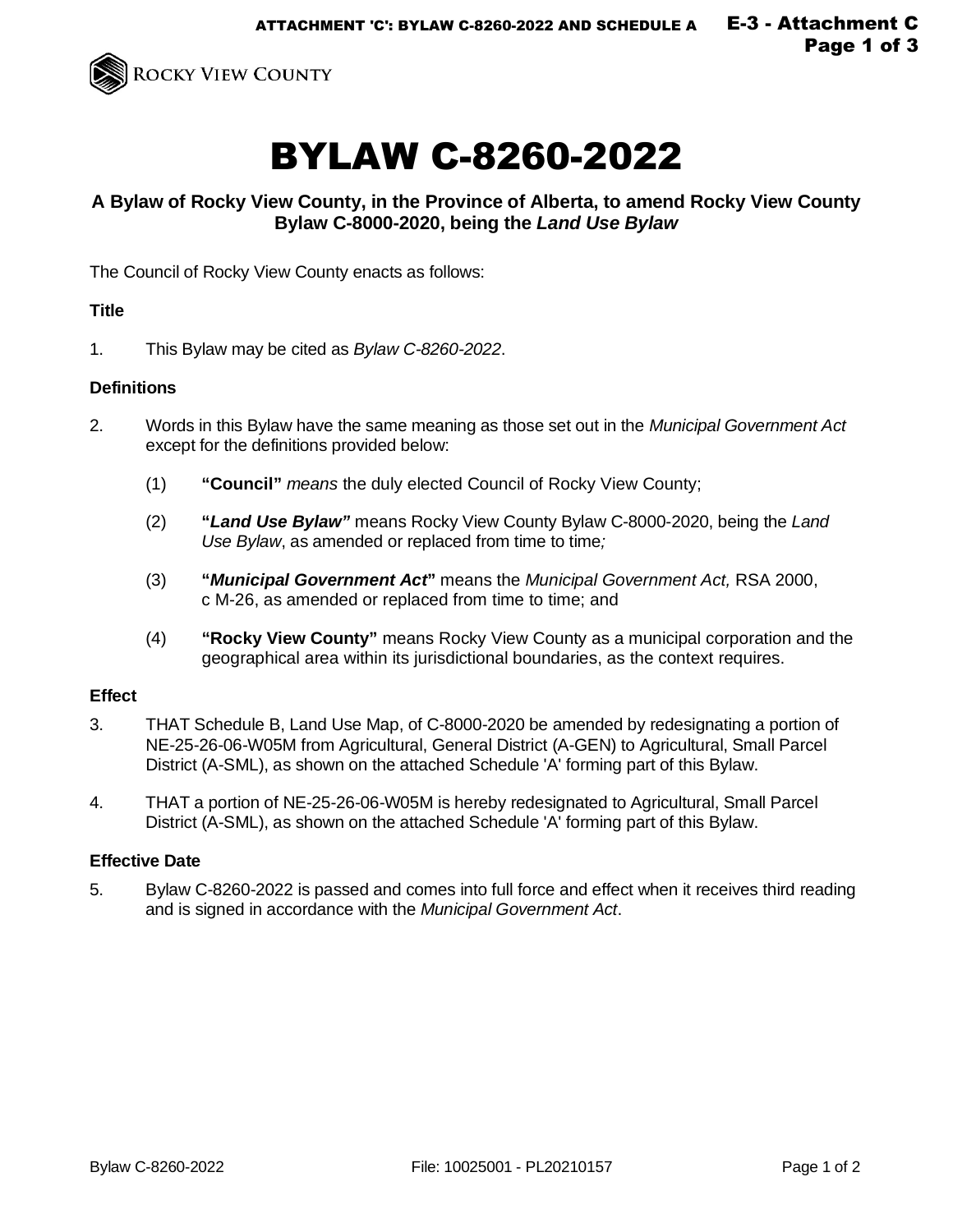

READ A FIRST TIME this  $\frac{17}{2}$  day of  $\frac{180}{2}$ , 2022

PUBLIC HEARING HELD this  $\qquad \qquad \qquad \qquad \qquad \qquad \qquad \qquad \text{day of } \qquad \qquad \qquad \qquad \qquad \text{.}$  2022

READ A THIRD AND FINAL TIME this \_\_\_\_\_\_\_\_\_\_\_\_\_\_\_\_\_\_\_\_\_ day of \_\_\_\_\_\_\_\_\_\_\_, 2022

READ A SECOND TIME this  $\frac{1}{2}$  day of \_\_\_\_\_\_\_\_, 2022

\_\_\_\_\_\_\_\_\_\_\_\_\_\_\_\_\_\_\_\_\_\_\_\_\_\_\_\_\_\_\_ Mayor

\_\_\_\_\_\_\_\_\_\_\_\_\_\_\_\_\_\_\_\_\_\_\_\_\_\_\_\_\_\_\_ Chief Administrative Officer

\_\_\_\_\_\_\_\_\_\_\_\_\_\_\_\_\_\_\_\_\_\_\_\_\_\_\_\_\_\_\_ Date Bylaw Signed